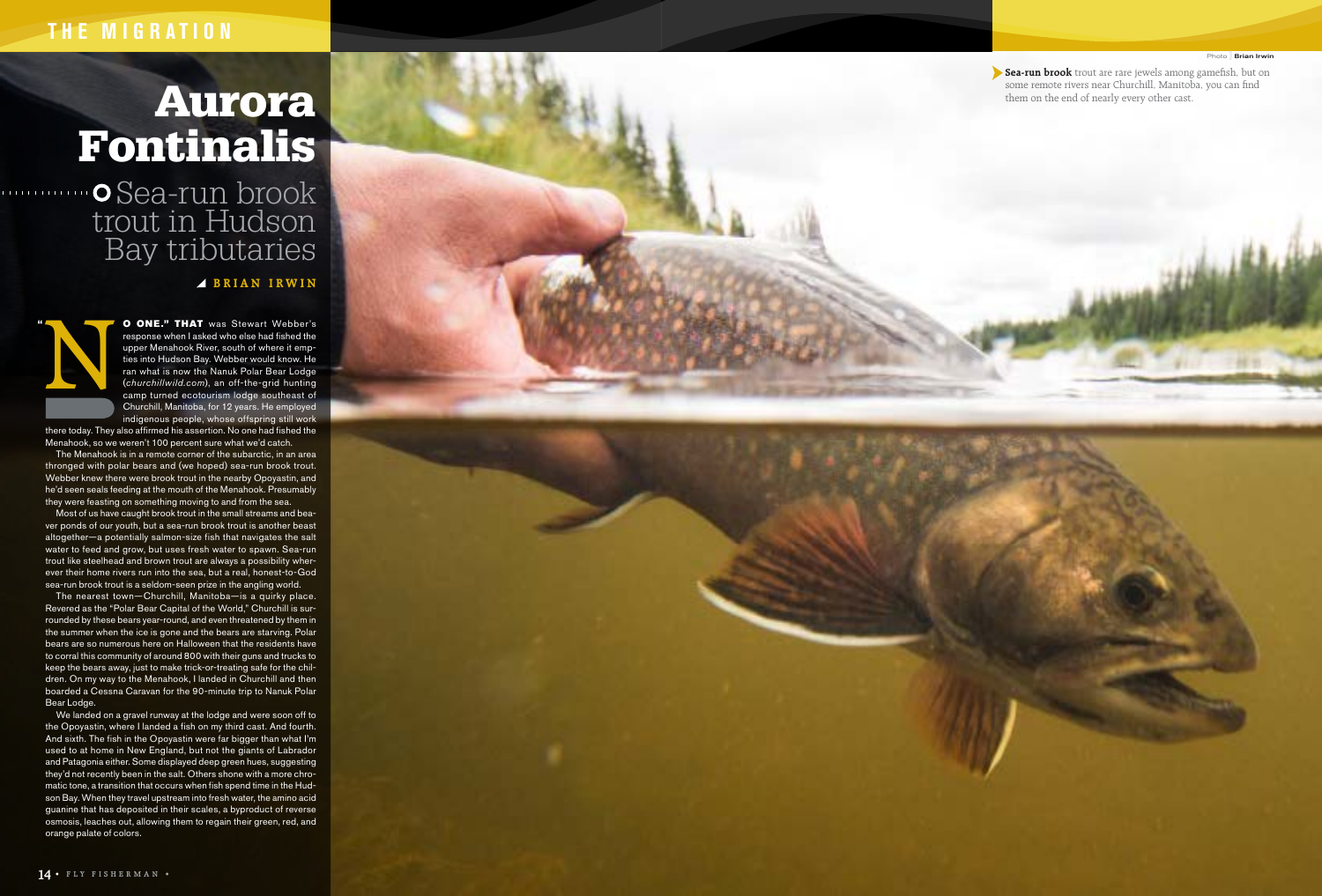#### Threatened Species

Brook trout (*Salvelinus fontinalis*) are mostly known as purely freshwater fish. However, an anadromous strain of sea-run brookies—also known as "salters"—exists in New England and Maritime Canada, with notable populations in Massachusetts and Maine. Historically, salters thrived as far south as Long Island and New Jersey's Raritan River.

For salters to survive, they must not only endure sometimes challenging river conditions, but also thrive in the open ocean, to which they run after spending their juvenile years in the rivers. Their natural position in the ecosystem is fragile at best, and they aren't the type of fish that can survive the additional burdens of mankind like dams, development, and harvest.

According to Dr. Andy Danylchuk, Ph.D., a Patagonia fish ambassador and an associate professor of fish conservation at The University of Massachusetts at Amherst, relatively little is known about how long these fish spend at sea, and exactly what their triggers are for return to the fresh water. Danylchuk believes that much of the migration is dictated by the "fitness" of individual fish, and that "water temperature and flow regimes will trigger movement back into natal streams, but it can also depend on whether fish have accumulated enough energy stores while out at sea to migrate upstream and spawn."

In Hudson Bay, juvenile salters live in the rivers for up to seven years before running to the sea. There, they typically spend a few summer months feeding on crustaceans and growing before returning to the rivers to spawn. Evidence suggests this may occur several times in a fish's lifetime, although admittedly this is an area of ichthyology that's not completely understood.

Just north of Nanuk Polar Bear Lodge, the broad Nelson River slices through the boreal forest on its way to Hudson Bay. No one has extensively studied the Nelson and its population of salters, if there ever were any, but today there's little left to study, as this large watercourse that flows all the way from Lake Winnipeg is plugged with 15 hydroelectric stations. If there ever were salters in the Nelson, the population is decimated now, as unfettered thoroughfare upand downstream is essential to populations of these anadromous fish.

It's too late for the Nelson, but rivers in the adjacent region could, if left without a system of checks and balances, open up a candy store of hydroelectric projects for developers. This is exactly what happened on Ontario's Nipigon River. Once a bastion known for its world record brook trout, the Nipigon has been reduced to a slow flow with no visible holding pools for much of its path.

The second day of our trip we headed up the Mistikokan River, which is just over 3 miles from the lodge to the river mouth. We approached on ATVs, crossing greasy mud flats and waistdeep mud trenches before crossing the river proper, which was 3 feet

deep at low tide. Webber led the way, 12-gauge in hand in the event that a polar bear decided he had an appetite for us.

We headed 2 miles upstream, plowing through stubborn willows before we reached the first deep pool. From there we fished and waded upstream a couple of miles to where the river forks to the east and west. The Mistikokan is a regal, striking river with a gravel bed and deep cutbanks on its flanks. We first fished the West Arm of the river, and found innumerable fish in the 14- to 19-inch range. Again some fish were clearly fresh from the sea based on their color and an abundance of sea lice.

The East Arm was equally productive, perhaps more so, with around one fish every few minutes striking the fly. The fish in this area on average were slightly smaller, but many approached 19 inches. The fly patterns that succeeded here were the same as all four rivers. Leeches, Woolly Buggers, and other dark streamers were equally effective. I did have luck with skating Spiders and Gurglers on the Mistikokan, but it's fair to say we didn't fish dry flies very earnestly.

#### To the Menahook

"I don't even know if we can get there," retorted Webber when I proposed a scouting mission up the Menahook River. He's himself never been up the river and knew of no one who had. It's over 13 miles and across innumerable muddy streams and bogs just to reach the river mouth. From



Photo **Brian Irwin**